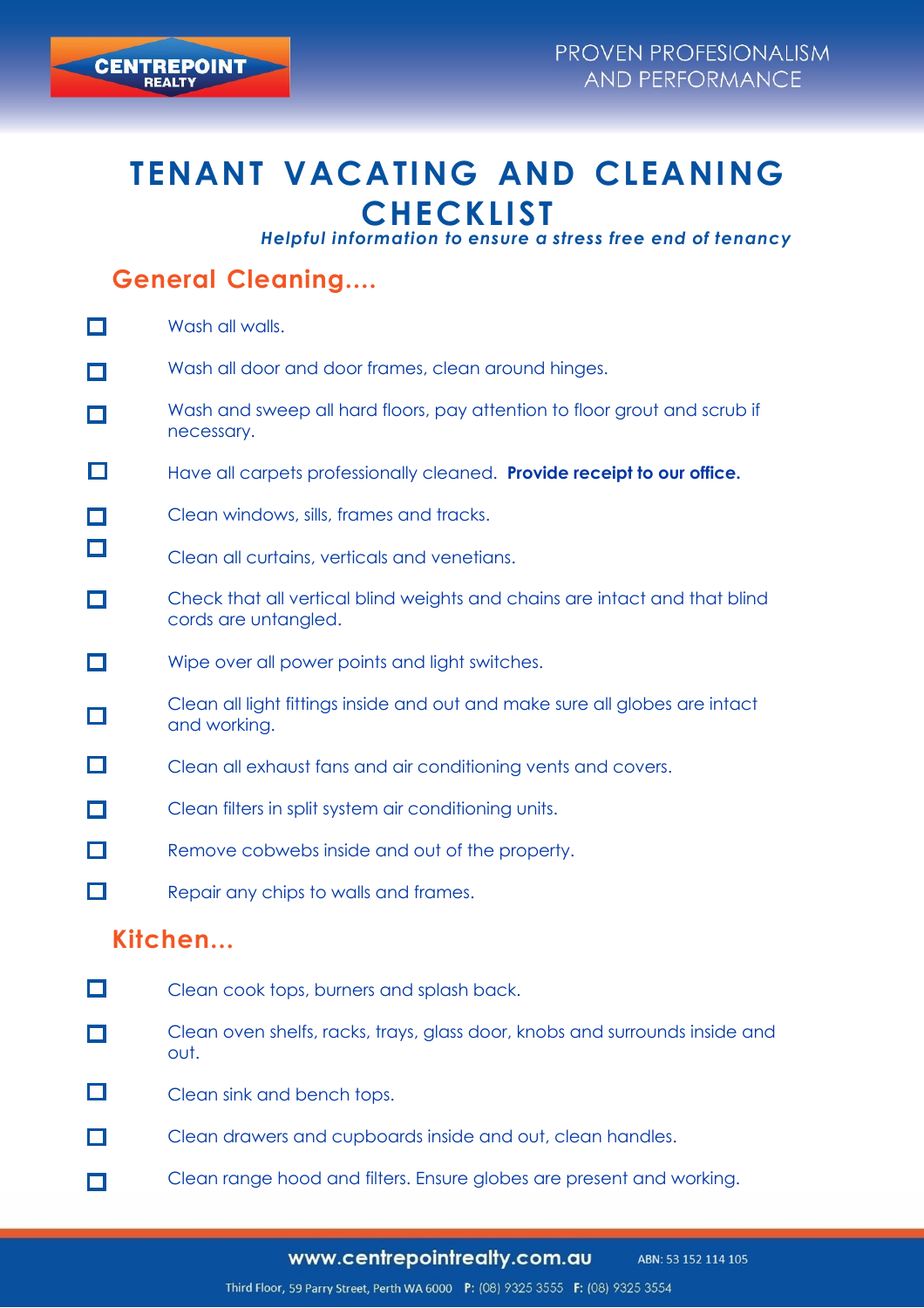

#### **Bathrooms and Laundry...**

- Clean glass shower screens and doors throughout, wipe framework and П handles.
- Clean all floor and wall tiles including in the shower recess, clean floor and  $\Box$ wall grout.
- Wipe bench top, basin and trough, clean tap work and splash back. П
- П Clean mirrors.
- п Clean cupboards and draws inside and out, wipe handles.
- П Clean exhaust fans.
- П Clean toilet inside and out and any pipe work.
- $\Box$ Clean dryer of dust, empty lint filers.

### **Outside...**

- Sweep and wash pavement and flooring throughout. П
- $\Box$ Remove rubbish and tidy garden beds.
- П Clean over windows and walls.
- $\Box$ Mow, edge and wiper snip lawn.
- Remove weeds from lawn, garden beds and paver cracks. П
- П Clean oil marks and dirt from driveway or car bay.
- П Empty shire bins. Clean garage.
- П. Pool (if applicable) - to be cleaned and left in good working order.

If you require a professional cleaner for the property, please call your Property Manager.

As per your signed lease agreement we remind that you are required to have all carpets and rugs professionally steam cleaned throughout upon vacating the property. You are also required to provide a copy of your receipt to your agency on return of your keys.